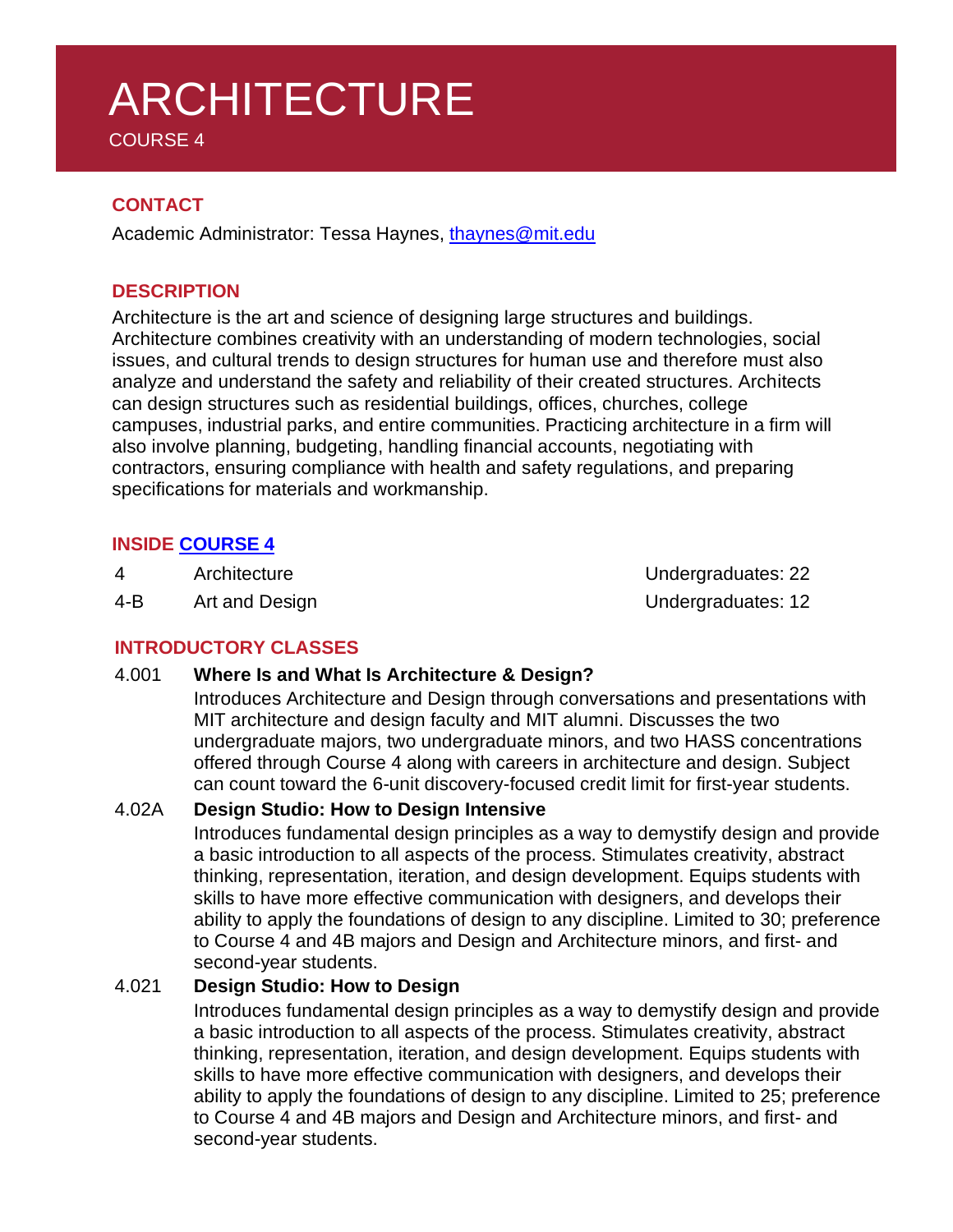#### 4.053 **Visual Communication Fundamentals**

Provides an introduction to visual communication, emphasizing the development of a visual and verbal vocabulary. Presents the fundamentals of line, shape, color, composition, visual hierarchy, word/image relationships and typography as building blocks for communicating with clarity, emotion, and meaning. Students develop their ability to analyze, discuss and critique their work and the work of the designed world.

#### 4.605 **A Global History of Architecture**

Provides an outline of the history of architecture and urbanism from ancient times to the early modern period. Analyzes buildings as the products of culture and in relation to the special problems of architectural design. Stresses the geopolitical context of buildings and in the process familiarizes students with buildings, sites and cities from around the world. Additional work required of graduate students.

#### 4.657 **Design: The History of Making Things**

Examines themes in the history of design, with emphasis on Euro-American theory and practice in their global contexts. Addresses the historical design of communications, objects, and environments as meaningful processes of decisionmaking, adaptation, and innovation. Critically assesses the dynamic interaction of design with politics, economics, technology, and culture in the past and at present.

## **COURSE 4-FRIENDLY UROP AREAS**

MIT Media Lab Comparative Media Studies (CMS)

### **SKILLS**

Familiarity with basic engineering fundamentals Interpret and write technical documentation

Conduct systems and quality control analysis Strong communication, interpersonal, and problem-solving skills

### **POSSIBLE FUTURE POSITIONS**

- **Project architect:** Plan and design structures, such as private residences, office buildings, etc. Manage construction projects from the conceptual design phase through completion of the structure, leading teams of engineers and contractors to meet client needs, schedule, and budget.
- **Graphic designer:** Develop the overall layout and production design, using computer software or by hand, for various applications such as advertisements, brochures, magazines, and corporate reports.
- **Interior designer:** Make interior spaces functional, safe, and beautiful by determining space requirements and selecting decorative items, such as colors, lighting, and materials. They read blueprints and must be aware of building codes and inspection regulations, as well as universal accessibility standards.